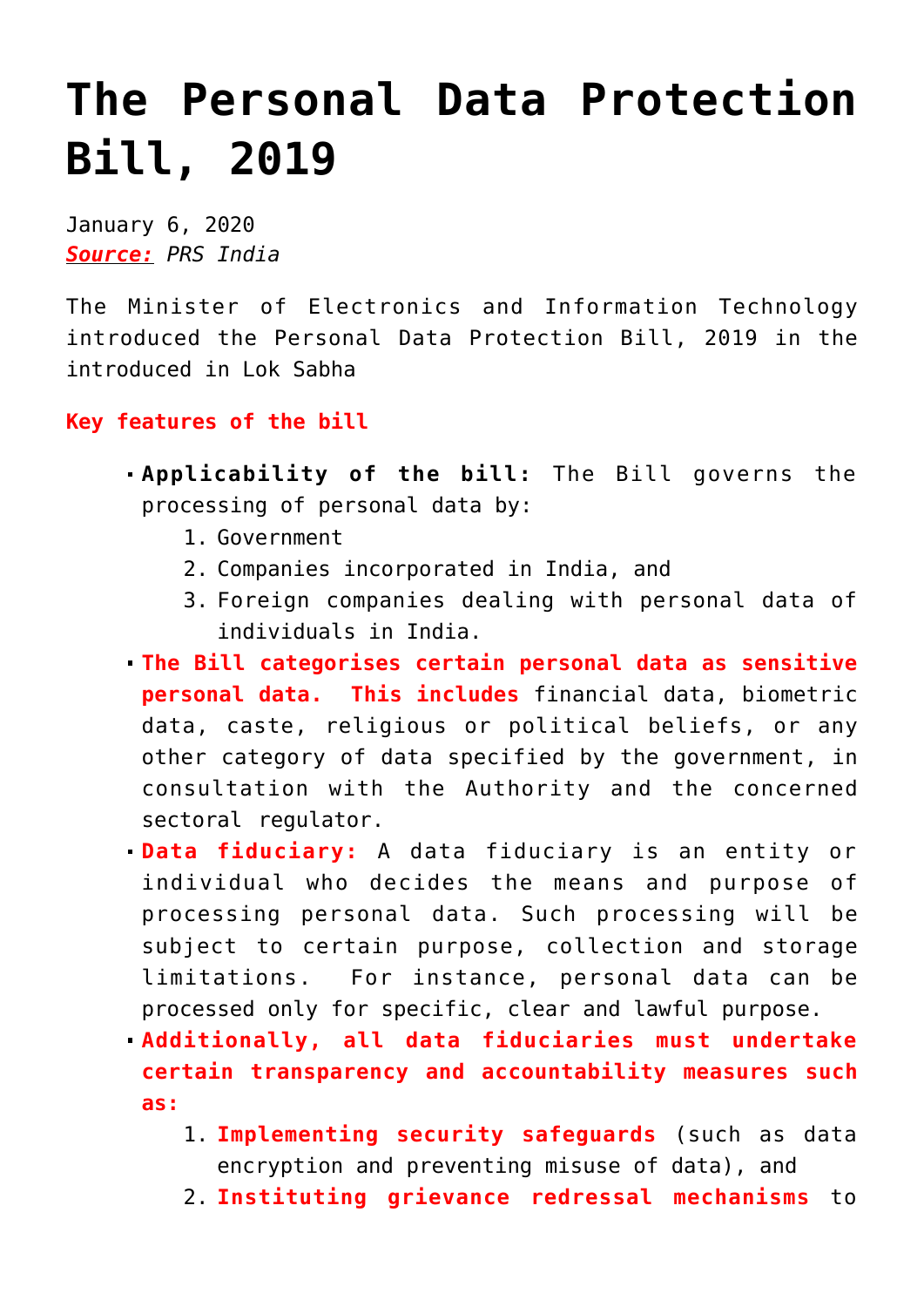address complaints of individuals.

3. They must also institute mechanisms for age verification and parental consent when processing sensitive personal data of children.

**Rights of the individual under the bill:** The Bill sets out certain rights of the individual (or data principal). These include the right to:

- 1. Obtain confirmation from the fiduciary on whether their personal data has been processed
- 2. Seek correction of inaccurate, incomplete, or outof-date personal data
- 3. Have personal data transferred to any other data fiduciary in certain circumstances, and
- 4. Restrict continuing disclosure of their personal data by a fiduciary, if it is no longer necessary or consent is withdrawn.

**Grounds for processing personal data by fiduciaries:** The Bill allows processing of data by fiduciaries **only if consent is provided by the individual.** However, in certain circumstances, personal data can be processed without consent. These include:

- 1. If required by the State for providing benefits to the individual
- 2. Legal proceedings
- 3. To respond to a medical emergency.

**Social media intermediaries:** The Bill defines these to include **intermediaries which enable online interaction between users and allow for sharing of information**. All such intermediaries which have users above a notified threshold, and whose actions can impact electoral democracy or public order, have certain obligations, which include providing a voluntary user verification mechanism for users in India.

- **Data Protection Authority:** The Bill sets up a Data Protection Authority which may:
	- 1. Take steps to protect the interests of individuals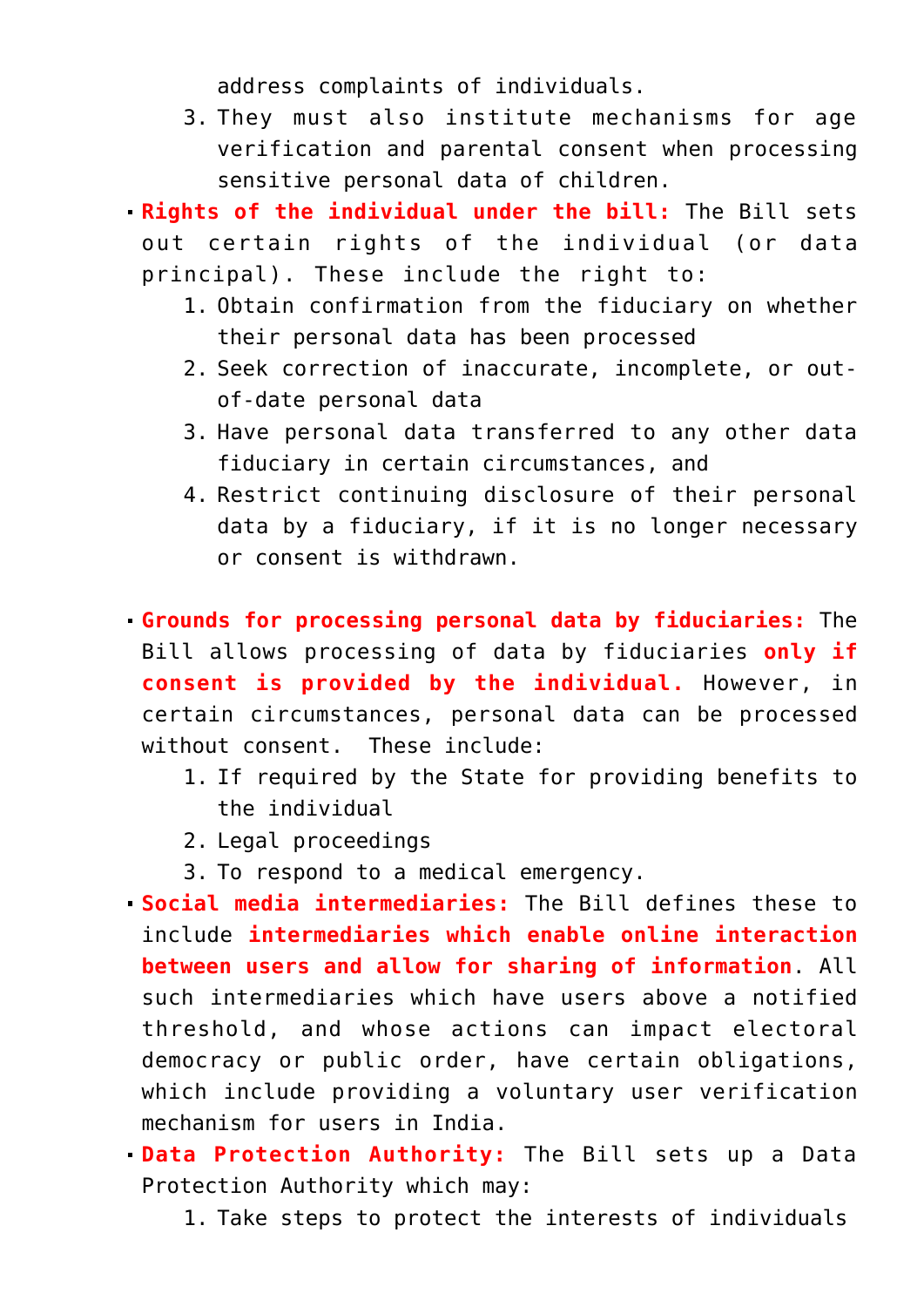- 2. Prevent misuse of personal data, and
- 3. Ensure compliance with the Bill.
- **Composition of Data Protection Authority:** It will consist of **a chairperson and six members, with at least 10 years' expertise in the field of data protection** and information technology. Orders of the Authority can be appealed to an **Appellate Tribunal.** Appeals from the Tribunal will go to the Supreme Court.
- Transfer of data outside India: Sensitive personal data may be transferred outside India for processing **if explicitly consented to by the individual**, and subject to certain additional conditions. However, such sensitive personal data should continue to be stored in India. Certain personal data notified as critical personal data by the government can only be processed in India.
- **Exemptions from the provisions of the Act:** The **central government can exempt** any of its agencies from the provisions of the Act:
	- 1. **In the interest of security of state, public order, sovereignty and integrity of India** and friendly relations with foreign states, and
	- 2. For preventing incitement to the commission of any cognizable offence (i.e. arrest without warrant) relating to the above matters.

**Processing of personal data is also exempted from the provisions of the Bill for certain other purposes such as:**

- 1. revention, investigation, or prosecution of any offence, or
- 2. Personal, domestic, or
- 3. Journalistic purposes. However, such processing must be for a specific, clear and lawful purpose, with certain security safeguards.
- **Offences under the bill:**
	- 1. Processing or transferring personal data in violation of the Bill, punishable with a fine of